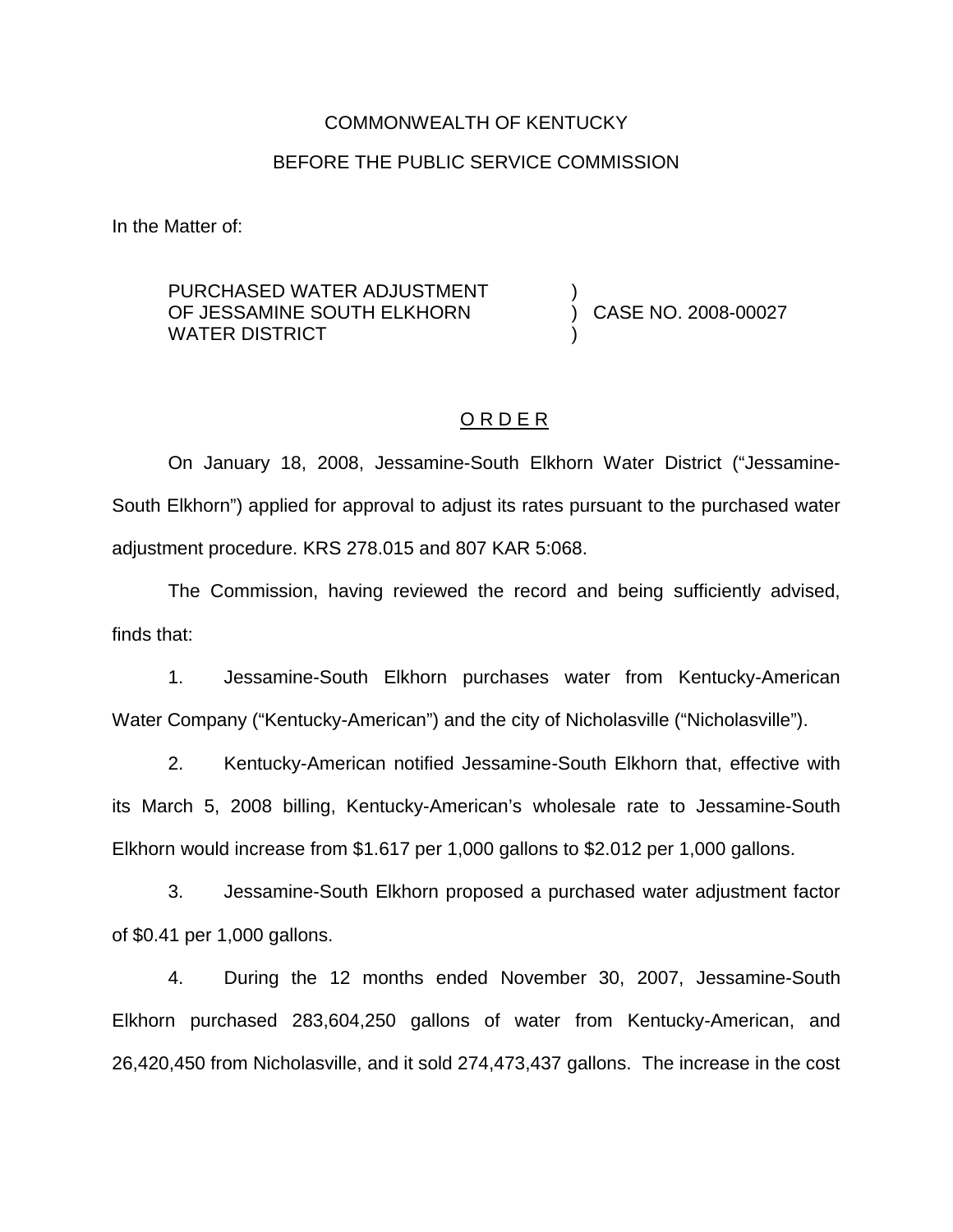of purchased water is \$112,066.21, resulting in a purchased water adjustment factor of \$0.41 per 1,000 gallons.

5. The purchased water adjustment factor of \$0.41 per 1,000 gallons is fair, just, and reasonable and should be approved.

IT IS THEREFORE ORDERED that:

1. The rates proposed by Jessamine-South Elkhorn are approved.

2. The purchased water adjustment factor of \$0.41 per 1,000 gallons as calculated in Appendix A is approved.

3. The rates in Appendix B, attached hereto and incorporated herein, are fair, just, and reasonable and are approved for services on or after March 5, 2008.

4. Within 20 days of the date of this Order, Jessamine-South Elkhorn shall file with the Commission revised tariff sheets showing the rates approved herein.

Done at Frankfort, Kentucky, this 15<sup>th</sup> day of February, 2008.

By the Commission

ATTEST:

**Executive Director** 

Case No. 2008-00027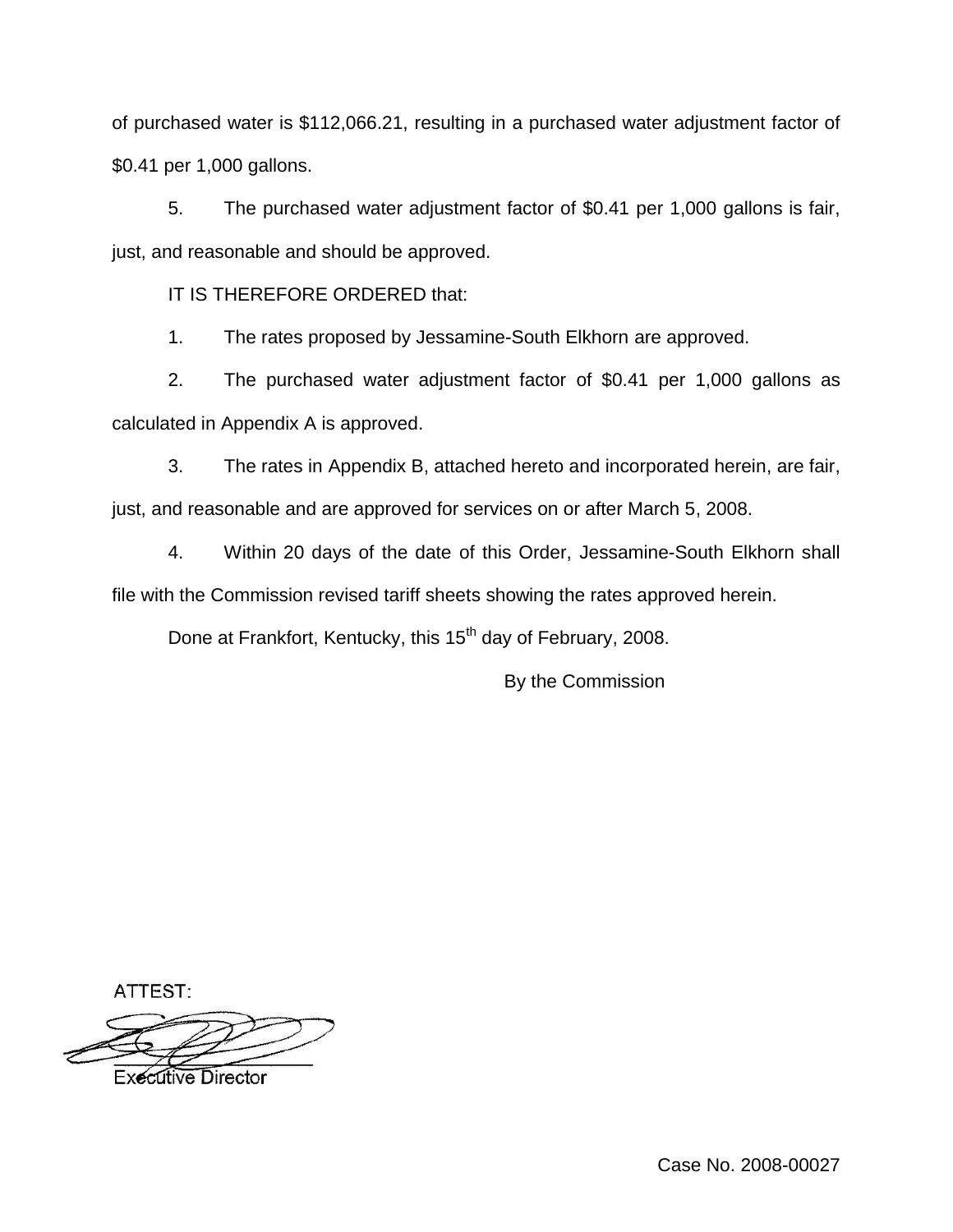# APPENDIX A

# APPENDIX TO AN ORDER OF THE KENTUCKY PUBLIC SERVICE COMMISSION IN CASE NO. 2008-00027 DATED FEBRUARY 15, 2008

| <b>KY American</b>                                                                   | New Rate                                       | <b>Base Rate</b>                                        |  |
|--------------------------------------------------------------------------------------|------------------------------------------------|---------------------------------------------------------|--|
| Purchases in gallons<br>Volumetric rate                                              | 283,604,250<br>\$2.01286/1,000<br>\$570,855.65 | 283,604,250<br>\$1.6177/1,000<br>\$458,786.59           |  |
|                                                                                      | Increased water cost \$112,066.21              |                                                         |  |
| City of Nicholasville<br>Purchases in gallons<br>Volumetric rate                     | 26,420,450<br>\$1.81/1,000<br>\$ no change     | 26,420,450<br>\$1.81/1,000<br>\$ no change              |  |
| Kentucky American<br><b>Monthly Service Charge</b>                                   | \$564.78                                       |                                                         |  |
| Increased water cost<br>Divided by gallons sold<br>Purchased water adjustment factor |                                                | \$112,066.21<br>274,473,437<br>\$0.41 per 1,000 gallons |  |